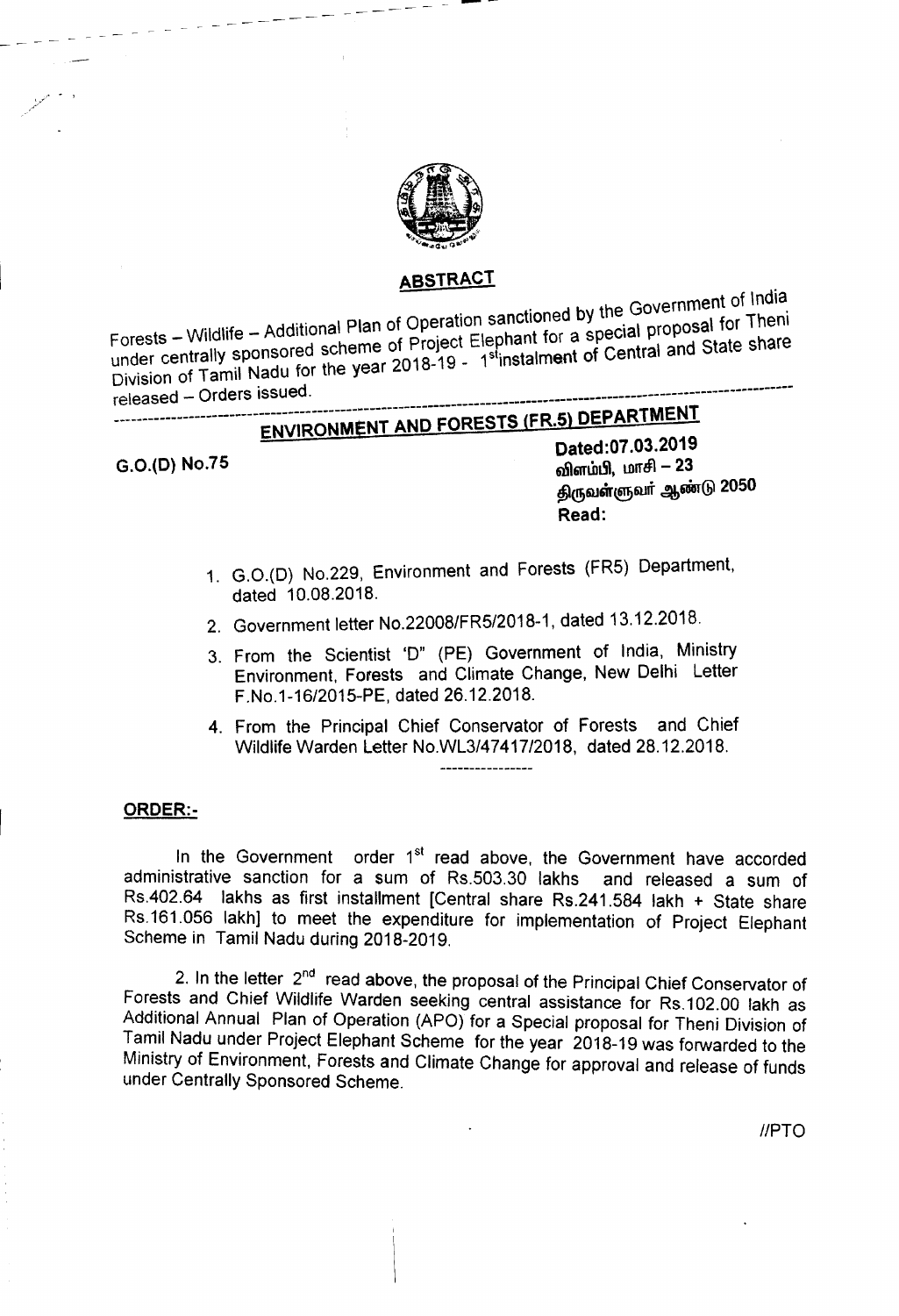3. The Government of India in its letter  $3<sup>rd</sup>$  read above have conveyed the approval for Rs.102.00 lakes as A time IS letter  $3<sup>6</sup>$  read above have  $\frac{3}{2}$ Pecial proposal for Theni Division of Tamil Nadia Plan or Operation (APO) for a Special proposal for Theni Division of Tamil Nadu under Project Elephant Scheme for the year 2018-2019. The total cost of the scheme will be shared on 60:40 basis by the Government of India and the State Government of Tamil Nadu as per the change in

4. In the letter  $4<sup>th</sup>$  read above, the Principal Chief Conservator of Forests and Chief Wildlife Warden has requested the Children Chief Conservator of Forests and for a sum of Rs 102.00 lakh and also we Government to accord administrative sanction amount of Rs.48.96 lakh from Control Share + first installment of Rs.81.60 lakh (first installment  $\frac{1}{2}$  for  $\frac{1}{2}$  are  $\frac{1}{2}$  from  $\frac{1}{2}$  central Share + first installment amount of Rs.32.64 lakh from the State Share (80% of overall State Share)) as first installment amount for implementation of Additional Annual Plan of Operation (APO) for a Special proposal for Theni Division of Tamil Nadu under Project Elephant Scheme for the year 2018-2019.

5. The Government after careful consideration accord additional administrative sanction for a sum of RS.102.00 lakhs (Rupees One crore and two lakh only) and release a sum of RS.81.60 lakh {(Rupees Eighty one lakh and sixty thousand only) (first installment amount of Rs.48.96 lakh from Central Share + first installment amount of RS.32.64 lakh from the State Share (80% of overall State Share)} as first installment to meet the expenditure as detailed in the annexure to this order for implementation of Additional Annual Plan of Operation (APO) for a Special proposal for Theni Division of Tamil Nadu under Project Elephant Scheme for the year 2018-2019.

6. The expenditure sanctioned in para 5 above shall be debited to the following head of account;-

> "4406 \_ Capital Outlay on Forestry and Wild Life - 02 Environmental Forestry and Wild Life - 110 Wildlife - Central Sector schemes - SD Project Elephant - Anamalai and Mudumalai - 16 Major works.

(D.p.Code. 4406- 02- 110-S0 -1600)"

7. The Principal Chief Conservator of Forests and Chief Wildlife Warden shall ensure that the terms and conditions laid down by the Government of India in their letter  $3<sup>rd</sup>$  read above should be followed strictly and avoid duplication of works with other related schemes. He is advised to observe economy measures so as to keep the actual expenditure to the minimum.

//2//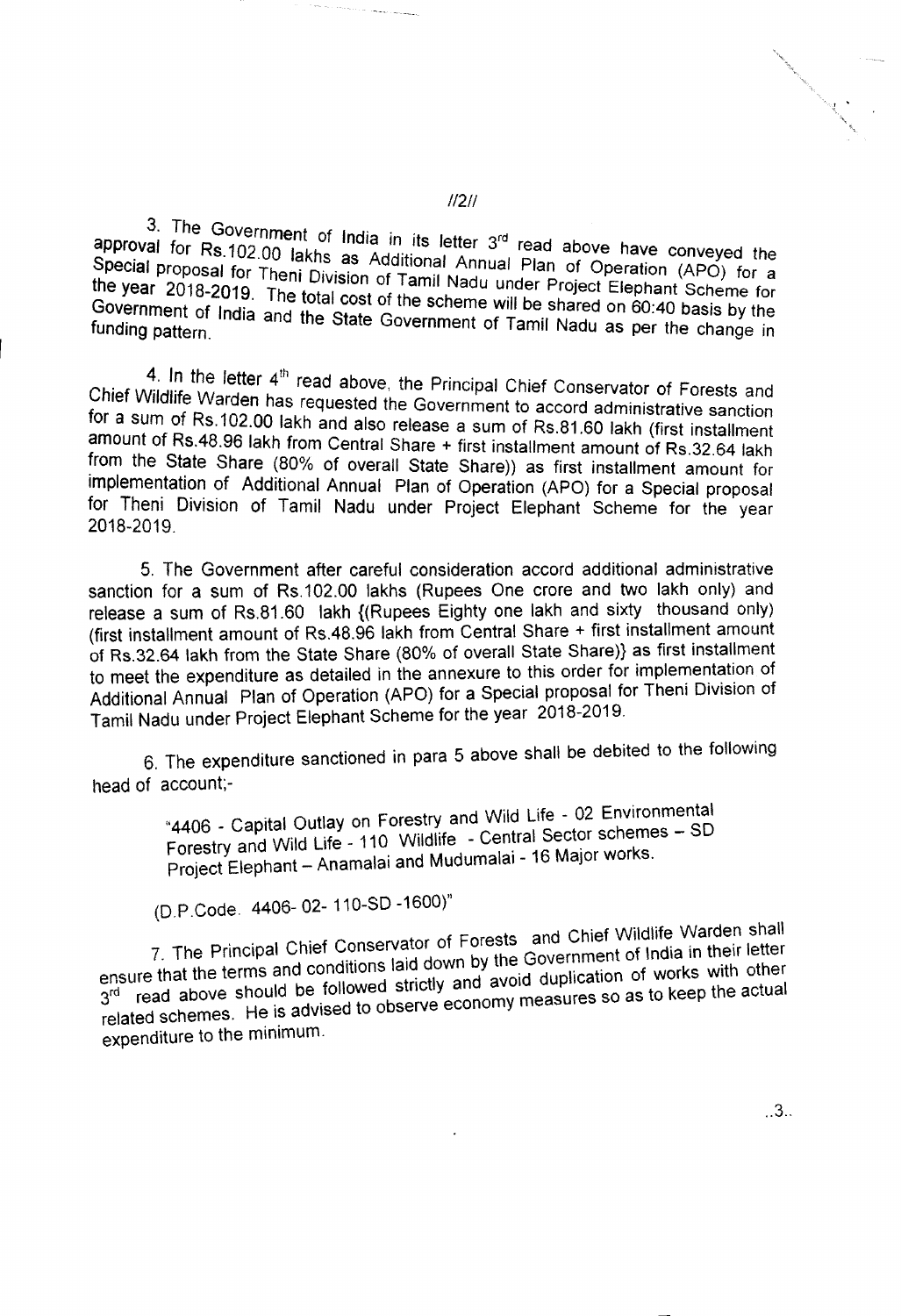#### *11311*

8. This order issues with the concurrence of Finance Department vide its U 0.No.10252/AHD&F/2019, dated 05.03.2019

#### (BY ORDER OF THE GOVERNOR)

#### SHAMBHU KALLOLIKAR PRINCIPAL SECRETARY TO GOVERNMENT.

To

The Principal Chief Conservator of Forests, (HoD),

Chennai-15.

The Principal Chief Conservator of Forests

and Chief Wildlife Warden, Chennai -15.

The Secretary to Government of India,

Ministry of Environment and Forests. Indira ParyavaranBhawan, JorBagh Road, Ahganj, New Delhi-110 003.

The Treasury Officer Concerned. 1

The Pay and Accounts Officer (South) (Through PCCF&CWW)

The Principal Accountant General (A&E), Chennai - 18.

The Accountant General-I/II, 361, Anna Salai, Chennai-18.

The Accountant General-I/II, 361, Anna Salai, Chennai-18(BN)

The Resident Audit Officer,

0/0. Principal Accountant General, (General and Social Sector Audit)

Tamil Nadu Secretariat, Chennai - 9.

#### Copy *to:*

The Finance (AHD&F/BGII) (BG.I) Department, Chennai-9.

The Financial Adviser, Office of the Principal Chief Conservator of Forests, Chennai-15.

## IFORWARDED BY ORDER/

B. Shitchange Section Officer ~~